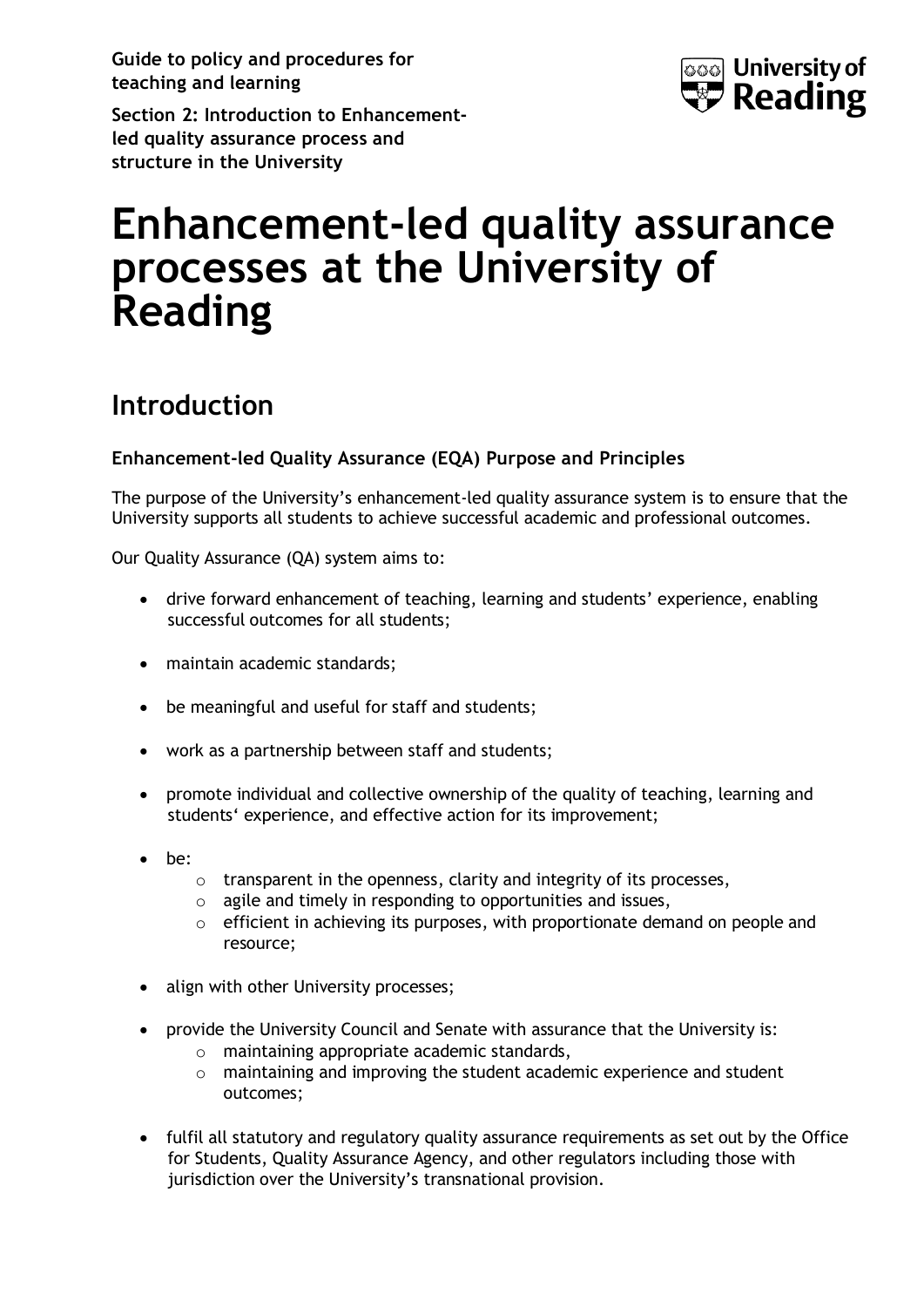# **EQA levels**

- 1 The University's approach to enhancement-led quality assurance is based on a hierarchical structure, as shown in the diagram in Appendix 1. There are three levels, from the lowest (EQA1) to the highest (EQA3) as follows:
	- EQA1 Module and Programme level (Boards of Studies and Student Experience for both undergraduate and postgraduate taught programmes)
	- EQA2 School level (School Management Boards, with the School Director for Teaching and Learning (SDTL) and the School Director for Academic Tutoring (SDAT) leading on Teaching and Learning and Student Experience matters. SDTLs and SDATs may delegate, whilst retaining responsibility, aspects of the function to Departmental Directors for Teaching and Learning<sup>1</sup> (DDTLs) and Departmental Directors of Academic Tutoring (DDATs))
	- EQA3 University level (University Board for Teaching, Learning and Student Experience advising the Senate)
- 2 Subject to the control and approval of Council, the Senate is responsible for the academic standards of the University and delegates the executive role for the management of this function to the University Board for Teaching, Learning and Student Experience (UBTLSE).
- 3 Within the structure, each of the three levels has a specific role to play and has particular responsibilities. EQA 1 has a specific focus at the module and programme level; managing and enhancing the quality of the delivery of modules and programmes and the students' experience of studying at that level, it interacts with EQA 2 through termly programme reflections which feed into the School Teaching Enhancement Action Plans (Action Plans). EQA 2 is at a School level: the School Management Board (SMB) has responsibility for the quality and standards of the Awards within the School's portfolio and of the student experience across the School; this is primarily led by the SDTL and SDAT. At EQA 3, Senate appoints UBTLSE to monitor and advise on all teaching and learning matters at a University level.

The University's teaching and learning committee structure is represented in Appendix 2 and the detailed responsibilities and functions of the three EQA levels and membership of relevant committees is detailed in Appendix 4. Indicative agenda templates and suggested membership for the Boards of Studies and Student Experience (BoSSE) are published in the Guide to Policies and Procedures for Teaching and Learning<sup>2</sup>. Appendix 5 presents the reporting and communication lines between UoR and the UoRM Branch Campus.

4 As with other Schools in the University, the Henley Business School has a School Director of Teaching and Learning and operates a number of BoSSE for programme areas. The Henley Business School has a committee structure that fulfils the functions of the University's enhancement-led quality assurance processes, however due to its size and complexity there are some variations in the School's internal reporting structure. The Functions of the School Management Board are carried out by the Henley Finance and Resource Committee. The overall committee structure within the Henley Business School is included in Appendix 3.

<sup>&</sup>lt;sup>1</sup> In the Henley Business School 'Directors of Studies' fulfil the role of DDTL.

<sup>2</sup> [http://www.reading.ac.uk/cqsd/QualityAssurance/PoliciesandProcedures/cqsd-](http://www.reading.ac.uk/cqsd/QualityAssurance/PoliciesandProcedures/cqsd-PoliciesandProcedures.aspx)[PoliciesandProcedures.aspx](http://www.reading.ac.uk/cqsd/QualityAssurance/PoliciesandProcedures/cqsd-PoliciesandProcedures.aspx)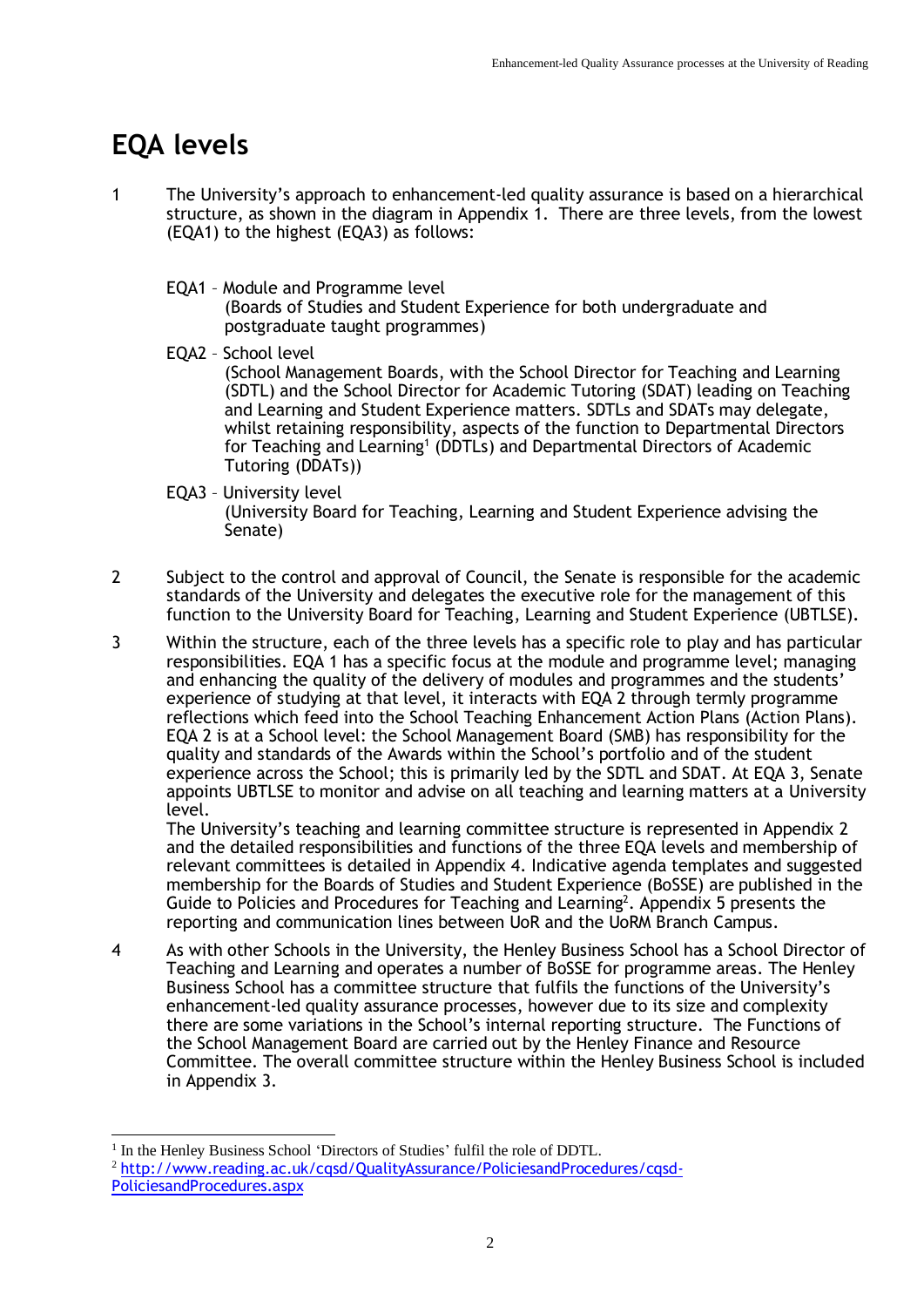5 The School that provides and delivers a module or programme has collective responsibility for the quality management and enhancement for that module or programme, and programmes and modules are managed and monitored through the relevant BoSSE.

## EQA1

- 6 EQA1 operates at the module and programme level. BoSSE are responsible for operational quality control and assurance mechanisms for undergraduate and postgraduate modules and programmes which they own. Within EQA1, programmes are devised, monitored, refined and run according to the Programme Specifications, accompanying Module Description Forms and any external guidelines, for example QAA subject-level benchmarks. In fulfilling this responsibility for programmes, a BoSSE should have regard to modules which contribute to the programme, but are owned by another School; for example, they should consider the contribution of the module to the programme and its coherence within the programme, and any concerns which are affecting their students.
- 7 Schools work in partnership with students to reflect on and enhance their modules, programmes and student experiences. All BoSSE are required to include two or more students in their membership and should consider ways to encourage student members to contribute actively to meetings. Student engagement at EQA1 is also ensured via Staff Student Partnership Groups (SSP Groups) which report to the relevant BoSSE. Further details are available at: [http://www.reading.ac.uk/web/FILES/qualitysupport/studentreppolicy.pdf,](http://www.reading.ac.uk/web/FILES/qualitysupport/studentreppolicy.pdf) and the University's Principles of Partnership<sup>3</sup> outlines ways in which staff and students work together to enhance teaching, learning and the student experience.
- 8 A School may have several Boards of Studies and Student Experience, these will normally focus on a specific group of programmes, often within a Department, and will often be focussed on either undergraduate or postgraduate programmes. The quality management of individual modules is overseen by the appropriate BoSSE, within the owning School for that module.
- 9 Each Board of Studies and Student Experience meets at least once every term and is required to undertake a critical reflection on the management and operation of their programmes. The BoSSE minutes, outlining the programme reflections, are reported to the SDTL with onward reporting to the SMB, UBTLSE and its sub-committees as appropriate.
- 10 Programme reflections inform the EQA2 School Teaching Enhancement Action Plan. Boards of Studies and Student Experience are required to review the Schools Teaching Enhancement Action Plan on a termly basis and report progress, take account of new evidence and, as appropriate, suggest new priorities to the School Management Board (usually through the School Director for Teaching and Learning).
- 11 Templates for Boards of Studies and Student Experience agendas and the programme reflection minutes are available within the *Guide to Policies and Procedures for Teaching and Learning<sup>4</sup>* .
- 12 Branch campuses have Branch Campus Programme Boards that serve to support the development and monitoring of provision of programmes at branch campuses. Branch Campus Programme Boards consider proposals for programmes to be offered at the branch campus and monitor aspects of provision specific to the branch campus. Branch Campus Programme Boards report to the relevant BoSSE in relation to proposed and existing programmes, engage in and contribute to discussions and decision making at BoSSE and implement the decisions made by BoSSE. Branch Campus Programme Boards also report to the Teaching and Learning Committee of the Branch Campus (as a delegated sub-

<sup>3</sup> [https://sites.reading.ac.uk/curriculum-framework/student-staff-partnerships/\)](https://sites.reading.ac.uk/curriculum-framework/student-staff-partnerships/),

<sup>4</sup> [http://www.reading.ac.uk/cqsd/QualityAssurance/PoliciesandProcedures/cqsd-](http://www.reading.ac.uk/cqsd/QualityAssurance/PoliciesandProcedures/cqsd-PoliciesandProcedures.aspx)

[PoliciesandProcedures.aspx](http://www.reading.ac.uk/cqsd/QualityAssurance/PoliciesandProcedures/cqsd-PoliciesandProcedures.aspx)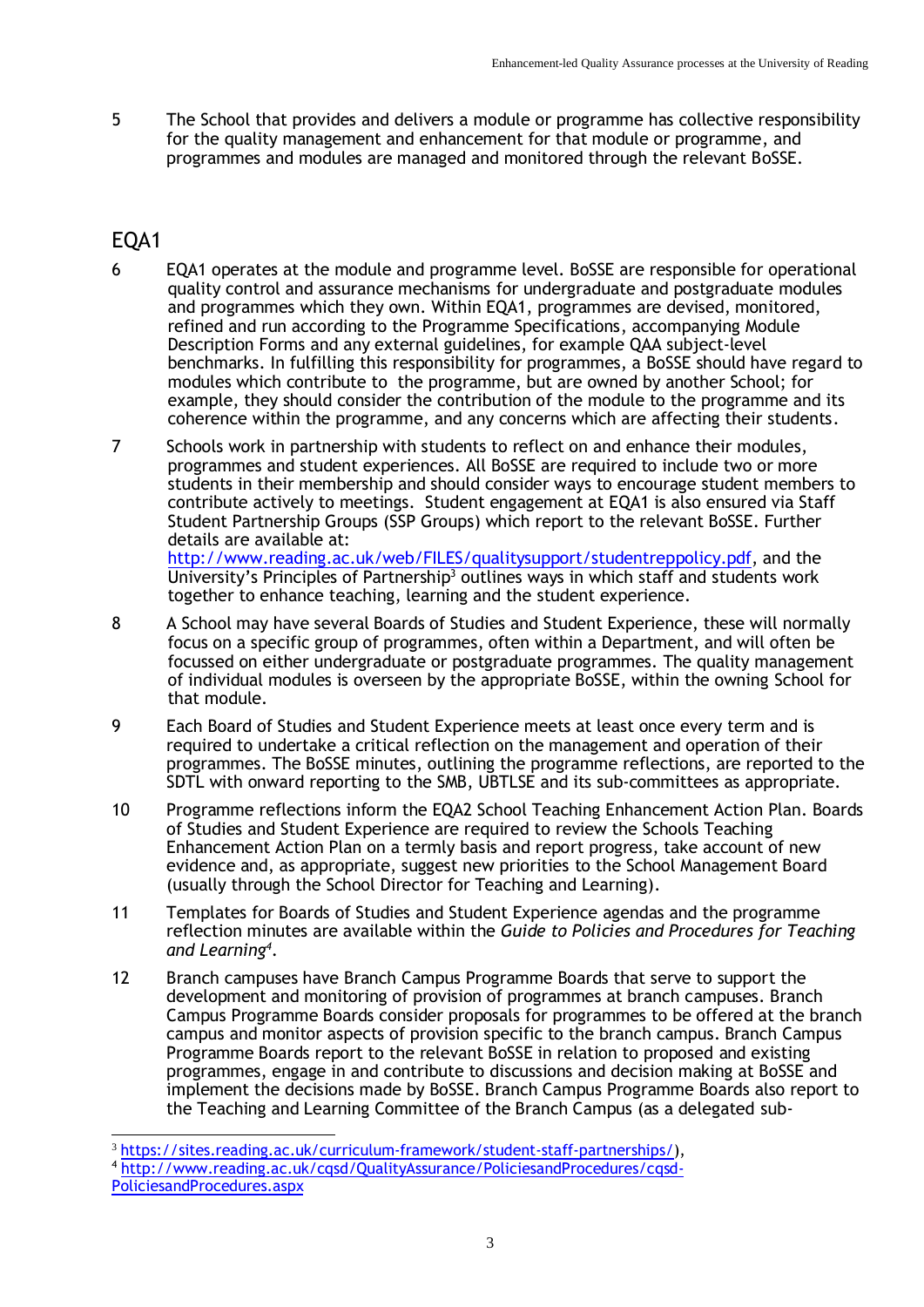committee of the Academic Board). The Chair of the Branch Campus Programme Board is included in the membership of the relevant BoSSE(s) and relevant Programme Directors are included in the Branch Campus Programme Board membership. Programmes which are delivered at the UK campus and a Branch Campus will have both a Programme Director and a Programme Lead, who will work together to ensure the standards, quality and consistency of the programme at each location $^5$ .

- 13 The School will normally appoint Module Convenors who are responsible for the design, delivery and monitoring of the modules within a programme, and for the maintenance of records showing that this has been done. Module Convenors will reflect on their modules' effectiveness each time that they run and report to the BoSSE(s) which have responsibility for programmes to which their modules contribute, via Programme Directors. Student engagement is an essential part of this process and guidance on the process can be found at: [http://www.reading.ac.uk/web/files/cqsd/studentevaluationpolicy.pdf.](http://www.reading.ac.uk/web/files/cqsd/studentevaluationpolicy.pdf) In the case of modules delivered at a branch campus, a Module Convenor and a Module Lead will be appointed, each role located at a different campus. The Module Convenor and the Module Lead will work together to ensure the quality of delivery at both locations. The BoSSE will ensure that Module Convenors and Module Leads have liaised and reported on module or campus-specific issues<sup>6</sup>.
- 14 Each School has a Director of Teaching and Learning with responsibilities as set down in the *Guide to Policy and Procedures for Teaching and Learning*. The School Director of Teaching and Learning has responsibility for the oversight of programmes, including their constituent parts. Where modules are provided on an interdisciplinary basis, the Directors of Teaching and Learning of the associated Schools are jointly and severally responsible for the clear allocation of the duties for the delivery of the module. In the case of branch campuses, each section has a Head of Section to whom the School Director of Teaching and Learning or Academic Director of Teaching and Learning may delegate specified, primarily student-facing, aspects of his/her role.
- 15 In the Henley Business School, Heads of Programme have oversight for the quality management and operation of programmes. Heads of Programmes are supported by Programme Area Directors and Programme Directors. Programmes are aligned to programme areas, each of which has its own BoSSE, which is chaired by the Programme Area Director. In addition, at the EQA1 level, each Department has a Director of Studies who is responsible for the strategic oversight of the module portfolio for that Department, including matters relating to Academic Misconduct. Directors of Studies are supported by Module Convenors.

### EQA2

- 16 At the next level, EQA2, each School Management Board has responsibility and oversight for all of the awards within its purview and for the School's teaching and learning strategy.
- 17 Within the SMB the SDTL will lead on matters of teaching and learning, advising the board on strategic direction and taking forward the implementation of the strategy. SDATs provide School-level leadership for student academic, personal and professional development and maintain strategic oversight of student engagement with their studies, success and retention across the School. SDTLs and SDATs may delegate, whilst retaining responsibility, aspects of their function to DDTLs and DDATs
- 18 The SDTL works with DDTLs and other academic and support colleagues and in partnership with students, through BoSSE, SSP Groups and other informal groups, to monitor, review,

<sup>5</sup> Roles and Roles and responsibilities for Programme Directors and Programme Leads can be found here: <http://www.reading.ac.uk/web/files/qualitysupport/programmedirectorleadrolesresponsibilities.pdf>  $6$  Roles and responsibilities for Module Convenor and Module Lead can be found here: <http://www.reading.ac.uk/web/files/qualitysupport/moduleconvenorleadroleresponsibilities.pdf>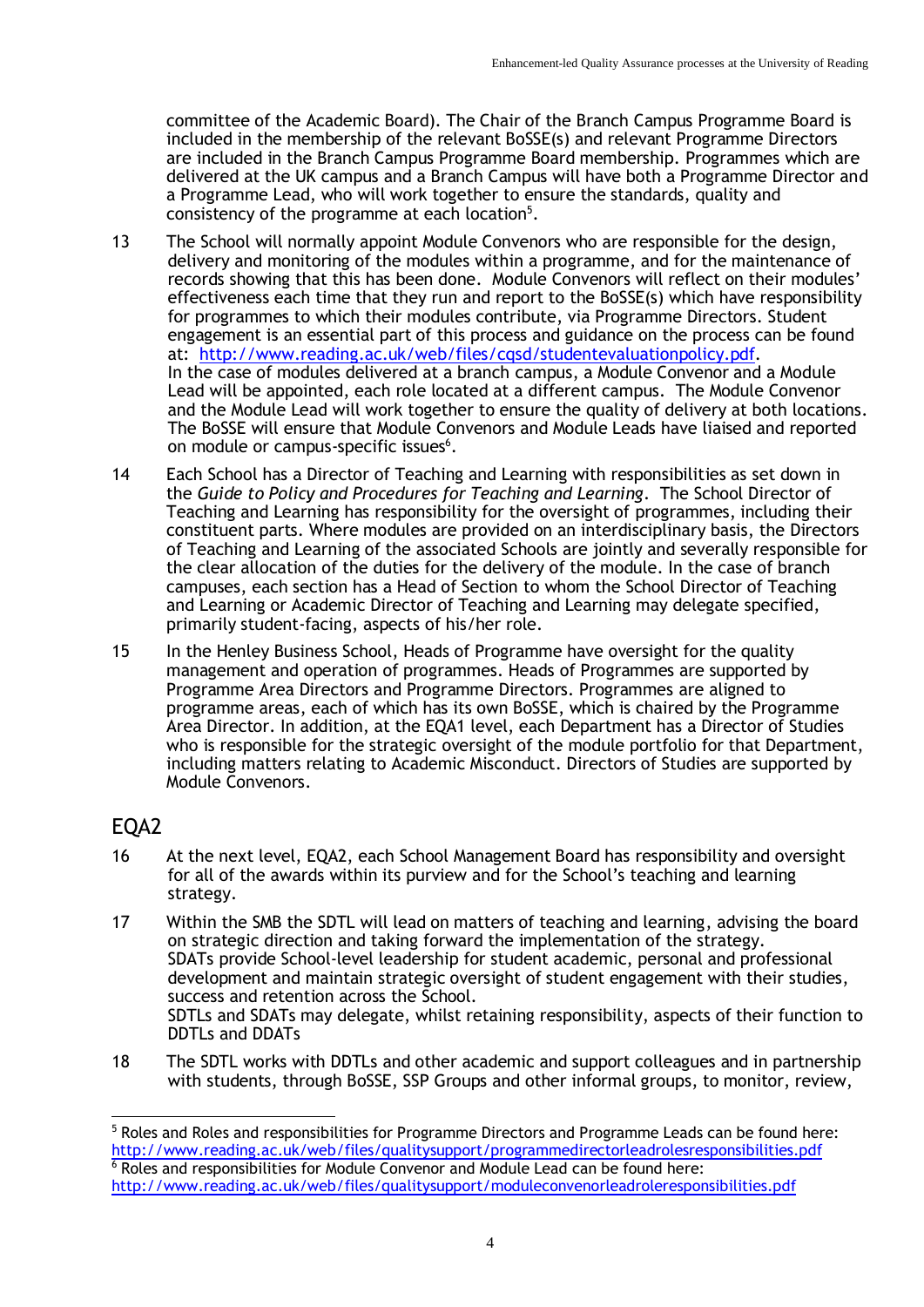discuss and regulate quality assurance and enhancement of teaching and learning and the student experience.

- 19 SDTLs will work with colleagues and students to review the School's Teaching Enhancement Action Plan on an annual basis. This reflective process will usually take place in the summer, and will be based on feedback from the BoSSE programme reflection minutes, the NSS, External Examiner reports and other sources of evidence; the Action Plan will set out the School's teaching and learning priorities for the following academic year. The Action Plan forms the basis for discussions with the PVC(s) (Education and Student Experience) and annual reporting to the UBTLSE Sub-Committee on the Delivery and Enhancement of Learning and Teaching (DELT).
- 20 SMBs are responsible for approving the School's Teaching Enhancement Action Plan, and for monitoring progress against it on a termly basis. SDTLs assisted by 'Priority Leads' will monitor the progress reported by each individual BoSSE in relation to the Action Plan, and provide regular reports to the SMB to enable effective scrutiny of school-level progress.
- 21 Student Senior Reps will work in close partnership with the School Management Board and will meet with members of the School Management Board (at least) once per term to discuss any issues raised by Course Reps and considered at SSP Groups, and which might require further School-level consideration. Senior Reps will provide immediate feedback from a student's perspective on School-level initiatives and suggestions. Details of the provision of student representation are available at: [http://www.reading.ac.uk/web/FILES/qualitysupport/studentreppolicy.pdf.](http://www.reading.ac.uk/web/FILES/qualitysupport/studentreppolicy.pdf)
- 22 The School Director for Teaching and Learning reports issues arising at the BoSSE to the School Management Board and, as appropriate, to the University Board for Teaching, Learning and Student Experience (UBTLSE) and its sub-committees (e.g. Sub-Committee on the Delivery and Enhancement of Learning and Teaching (DELT) and University Programmes Board (UPB)), and consults with the relevant Teaching and Learning Dean (TLD), as necessary.
- 23 The SDTL advises the School Management Board on all aspects of the Programme Life-cycle Policy (Programme approvals, changes and withdrawals) and the SDTL will commend all School programme approval matters to the University Programme Board as set out in the Programme Life-cycle Policy<sup>7</sup>.
- 24 The Henley Business School has a School Director of Teaching and Learning, who leads on teaching and learning matters within the School. Due to its size and complexity the Schools Management Board (named the Finance and Resource Committee) delegates responsibility and oversight for the EQA2 Functions to the Henley School Board for Teaching and Learning (Undergraduate and Pre Experience Postgraduate) and the Henley School Board for Teaching and Learning (Post Experience and Apprenticeship Programmes), which report to the Finance and Resource Committee and to UBTLSE and its subcommittees on behalf of the Finance and Resource Committee.
- 25 Each branch campus has an Academic Director of Teaching and Learning. Branch campuses also have an Academic Board, which reports to the University Board for Teaching, Learning and Student Experience. The Academic Board may delegate some T&L responsibilities to a Teaching and Learning Committee, specifically in relation to the operations and delivery of programmes. The Teaching and Learning Committee will act in an advisory role to the Academic Board on programme matters. The Academic Board will receive reports from Branch Campus Programme Boards (via the Teaching and Learning Committee) and from the University Board for Teaching, Learning and Student Experience (via the ADTL). The Academic Board is responsible for regulating and coordinating those aspects of teaching and learning which are specific to the branch campus, under the authority of the University Board for Teaching, Learning and Student Experience, and for liaison with local regulatory and quality assurance bodies, as assigned to the Board by the Senate. The

<sup>7</sup> Programme Approval, Changes and Withdrawal processes are outline in the Programme Life-cycle Policy: <http://www.reading.ac.uk/web/files/qualitysupport/Programme-Lifecycle-Policies.pdf>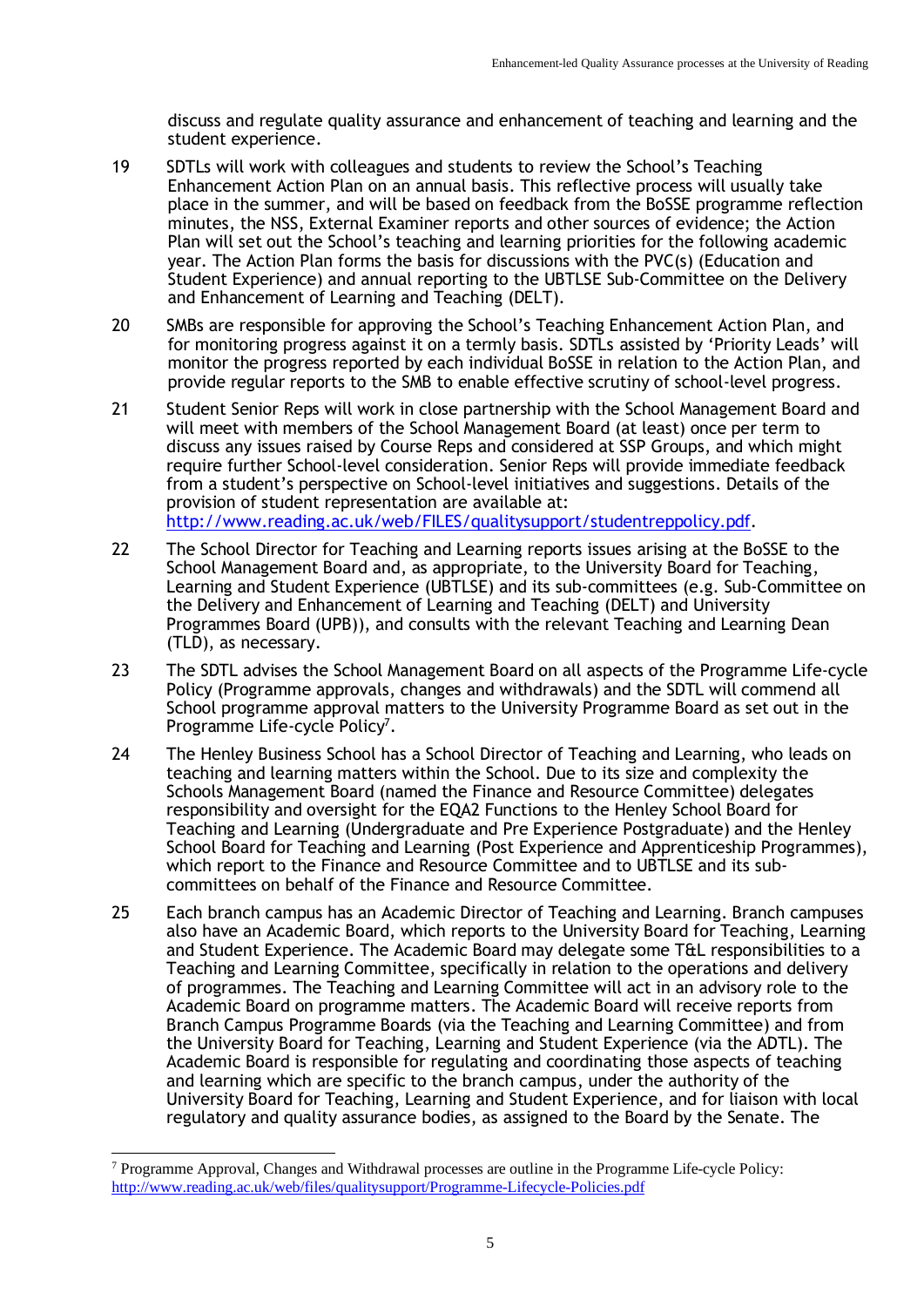Academic Board is also responsible for monitoring quality management processes as they relate to the delivery of programmes at the branch campus, and the ADTL reports to the University Board for Teaching, Learning and Student Experience in this respect. The Teaching and Learning Committee receives for information full proposals for delivery of new and existing degrees and changes to programmes delivered at the branch campus from the relevant SDTL and in turn reports to the SDTL on behalf of the Academic Board.

### EQA3

- 26 The University Council has overall oversight of the University's educational provision and is required to satisfy itself that the academic standards and the quality of education and student experience at the University are in line the national expectations and the QAA Quality Code. The Council has appointed a Student Experience Committee to advise it on matters related to the student experience.
- 27 In accordance with the University Charter and Ordinances, the Senate, under the control and approval of the University Council, is responsible for the academic standards of the University and will regulate and superintend the education and research of the University.
- 28 The University Ordinances require a University Board for Teaching, Learning and Student Experience (UBTLSE). At EQA 3, UBTLSE meets approximately 12 times per year and develops, regulates and co-ordinates all teaching and related study and student experience matters at the University. UBTLSE reports to and advises the Senate on all matters in relation to teaching, learning and student experience.
- 29 Clusters of Schools are supported by a designated Teaching and Learning Dean, who represents the views of their School clusters to UBTLSE. This facilitates a two-way dialogue between the University at EQA 3 and Schools at EQA 1 and 2.
- 30 At EQA 3, panels are convened by the designated Teaching and Learning Dean with the responsibility to carry out Periodic Reviews and to scrutinise new programme proposals within Schools, at both undergraduate and postgraduate level.
- 31 Schools report to UBTLSE on a termly basis, based on the matters arising at the BoSSE at EQA 1. School Management Boards may also report to UBTLSE at other times, as necessary. UBTLSE provides reports which are disseminated to SDTLs, for onward reporting to the SMB and BoSSE on a termly basis.
- 32 The University Charter and Ordinances require a Student Union of the University (RUSU). The Council, Senate, Student Experience Committee, and UBTLSE include RUSU officers in their membership. Student Officers of the Students' Union are elected by students annually.
- 33 A key aspect of the system described above is the wide representation of staff and students that is achieved across the three EQA levels. The representative structure thus facilitates the flow of information through the levels and taken as a whole provides a forum within which matters of quality are discussed. It ensures, for example, that actions taken on such matters as External Examiners reports are reported through the three levels of the system, so that the Senate may ultimately be assured that the quality of the University's awards is being protected.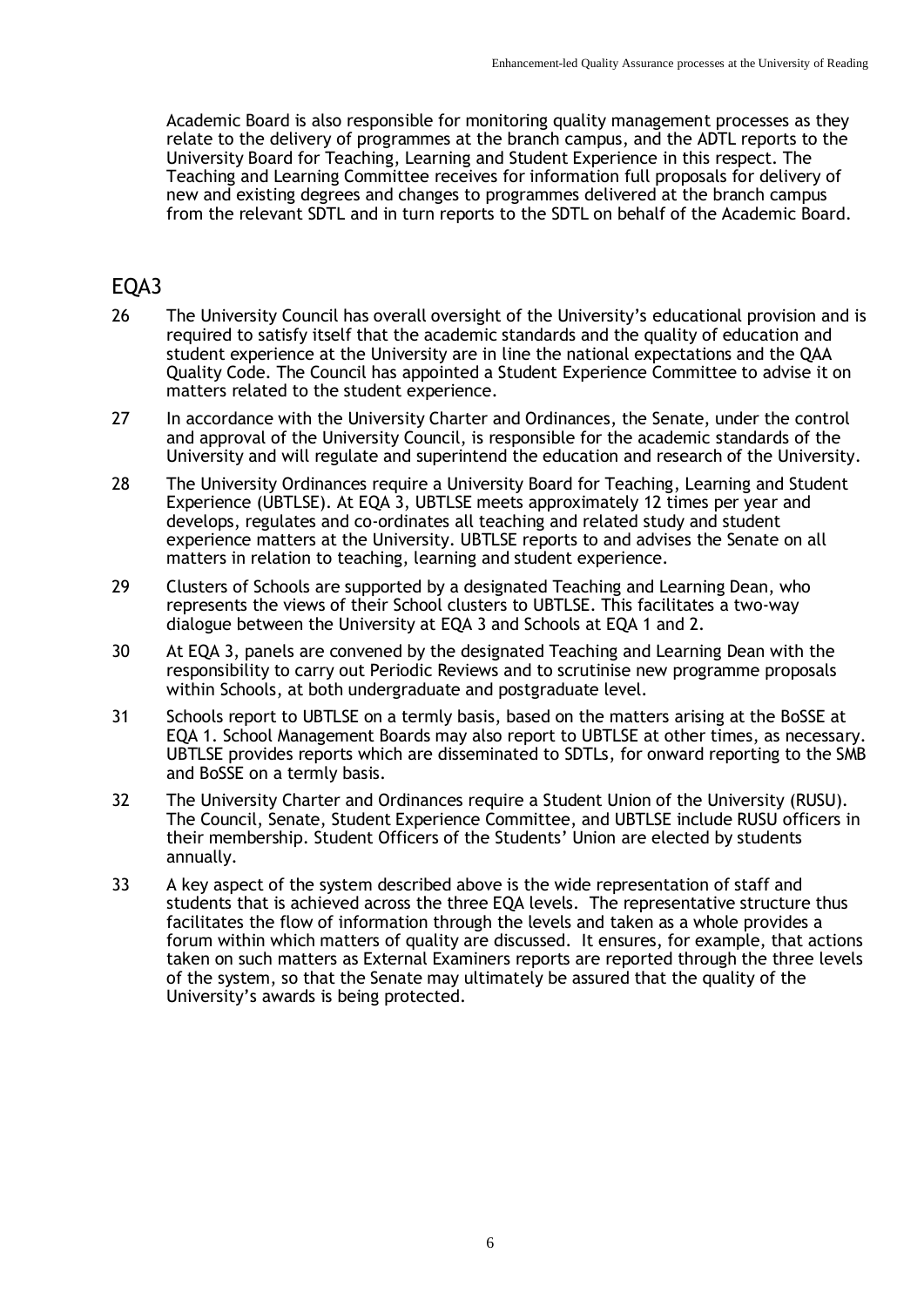#### Version Control

| Version | Date approved | Approved by                 | Effective From      | <b>Next Review</b> | Keeper<br>(Responsible for Policy<br>Maintenance and review) |
|---------|---------------|-----------------------------|---------------------|--------------------|--------------------------------------------------------------|
|         | 03.03.21      | <b>UBTLSE</b> and<br>Senate | Date of<br>approval | Summer 2022        | CQSD                                                         |
|         |               |                             |                     |                    |                                                              |
|         |               |                             |                     |                    |                                                              |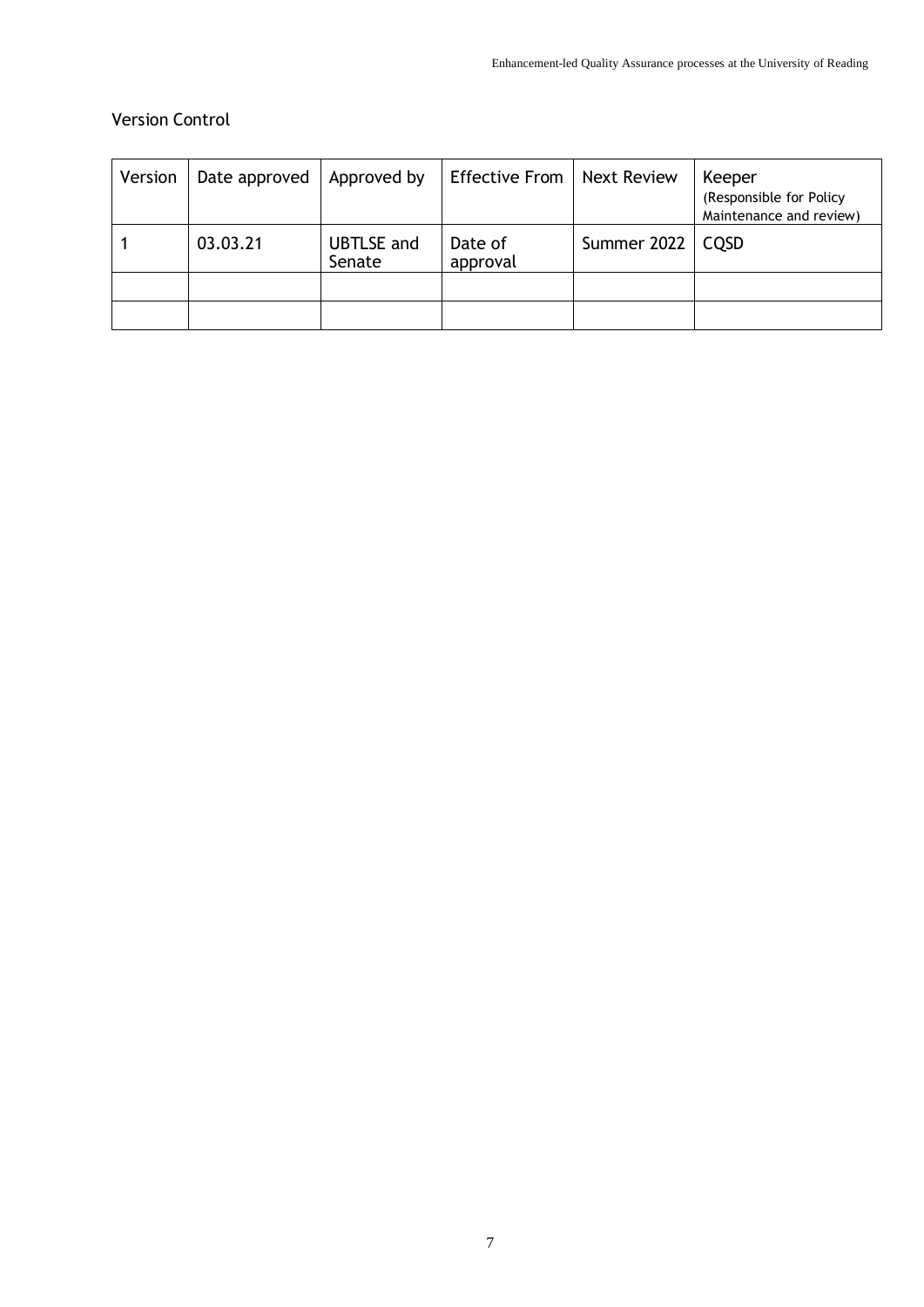# Appendix 1: The University of Reading Quality Assurance Structure

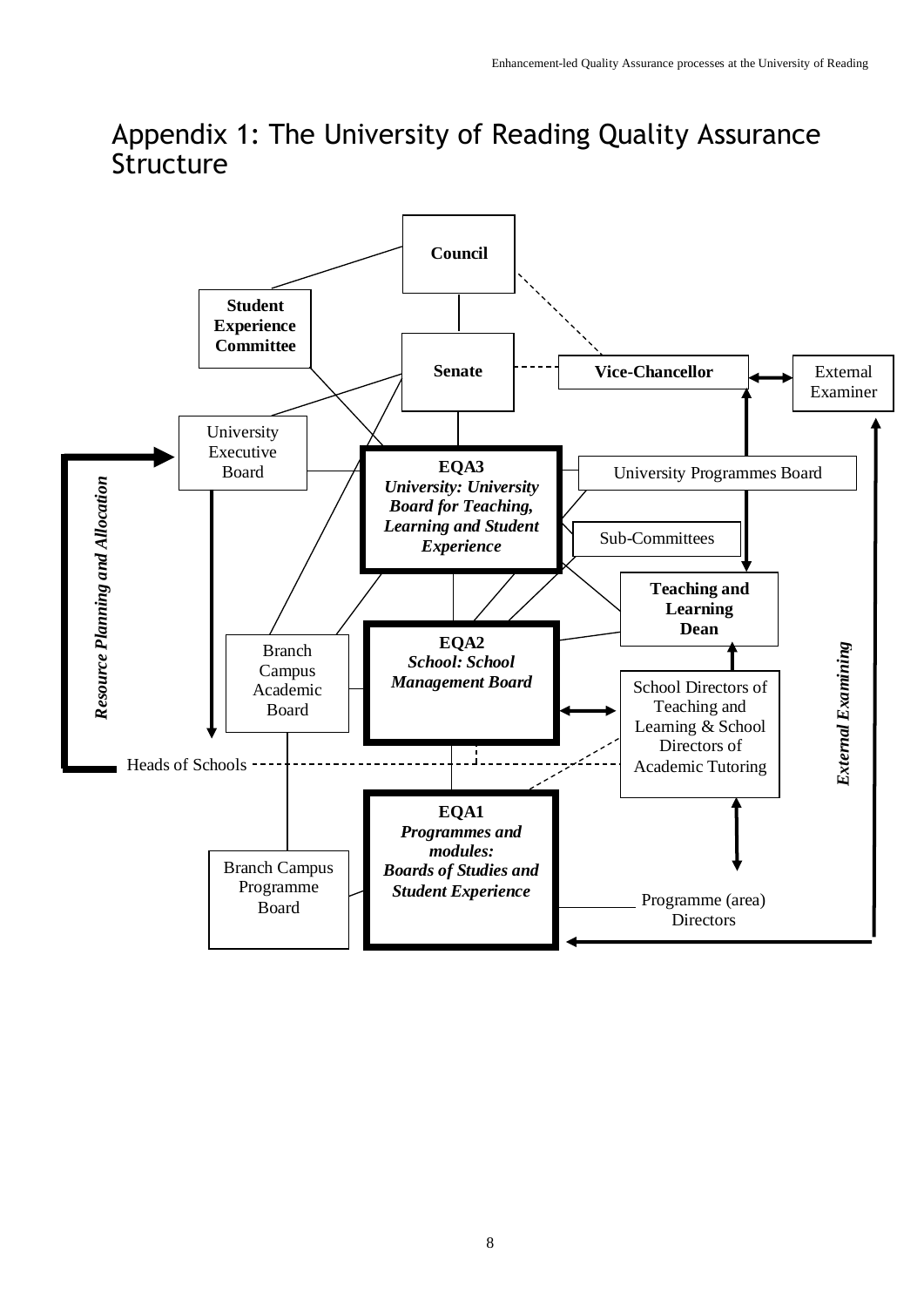

**EEC – Estates and Environment Committee**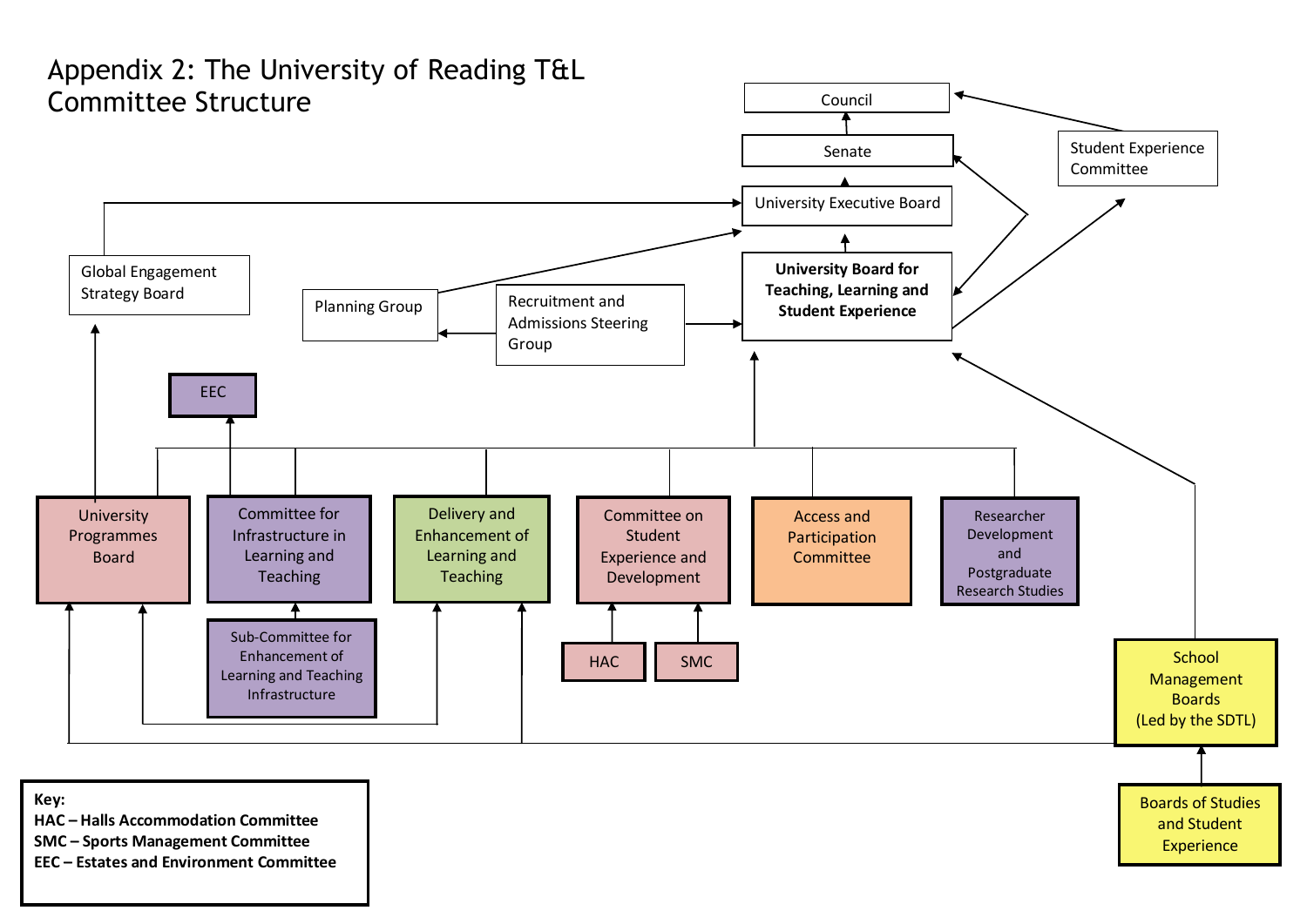# **Appendix 3: The Henley Business School Committee Structure**

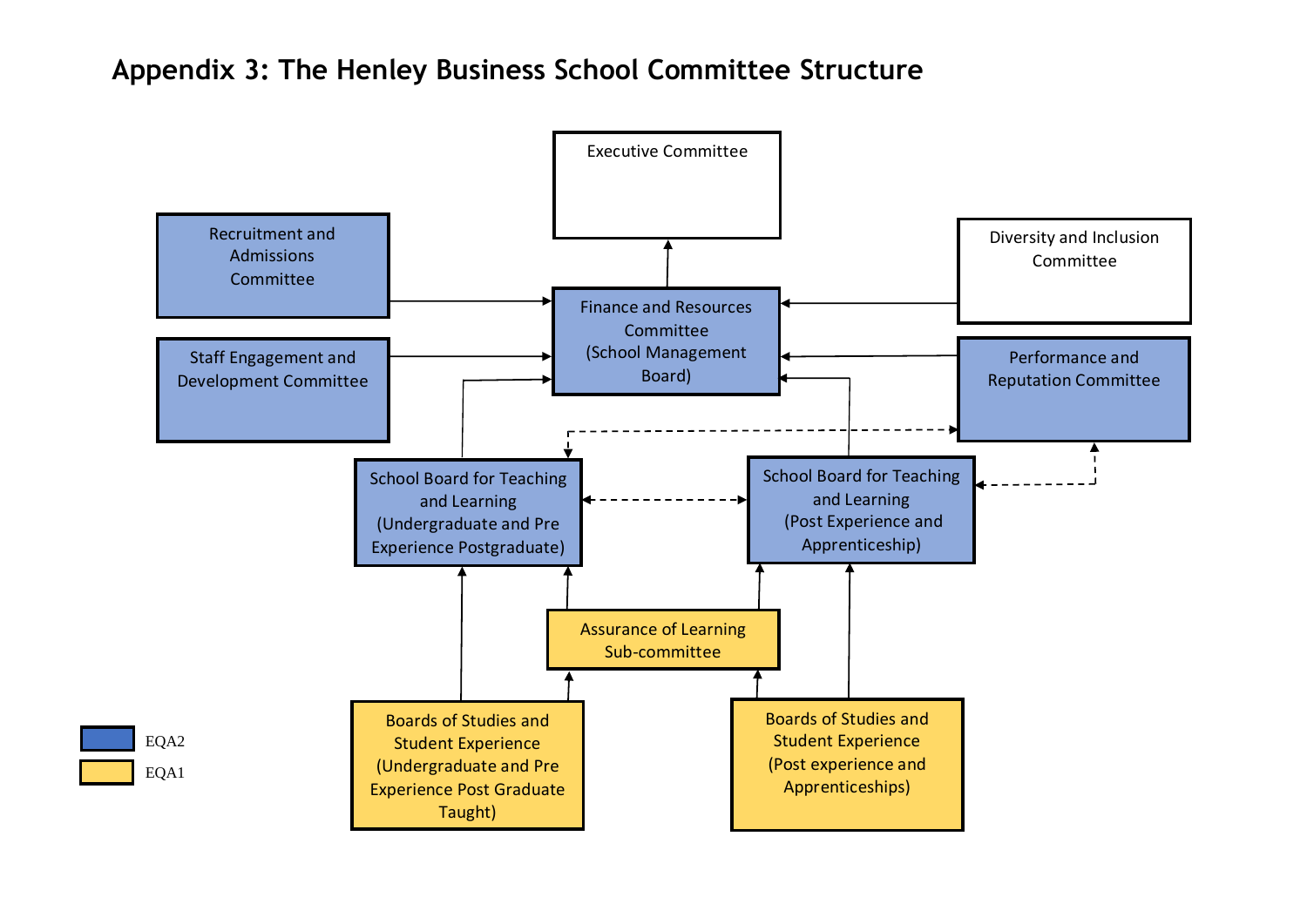# Appendix 4: Responsibilities and functions of EQA levels 1-3

### **EQA1 – Programmes: Boards of Studies and Student Experience / Branch Campus Programme Boards**

Every taught programme offered by the University is overseen by a Board of Studies and Student Experience. Cognate programmes can be grouped under the same Board of Studies and Student Experience (BoSSE).

#### **Boards of Studies and Student Experience core responsibilities and functions**

BoSSE are responsible for managing, assuring, and enhancing the quality of the student experience at module and programme level and maintaining the standards of the award(s) within their purview, by:

- a) Ensuring the design and delivery of the modules and programme(s) are developed within the context of University's and School Teaching & Learning Strategy
- b) Maintaining the academic standards of the programme(s) and ensuring programme(s) operate in accordance with the approved programme specification, further programme information, and module descriptions
- c) Overseeing the quality management of modules with its purview, ensuring that they maintain academic standards and operate in accordance with the module description.
- d) ensuring component modules of the programme(s) facilitate:
	- I. coherence of the programme(s) and achievement of the University's graduate attributes
	- II. reliable assessment of programme learning outcomes
- e) Overseeing the co-ordination of all teaching and learning activities (e.g. study abroad, placements, branch campuses) associated with the programme(s)
- f) Working in partnership with students to maintain and enhance a high-quality academic experience for all students on the programme(s), ensuring good practice is shared and necessary actions instigated and monitored. This must include consideration of:
	- I. student evaluation of teaching and learning, and other relevant sources of student voice including termly Student-Staff Partnership (SSP) Groups, and external student surveys (e.g. NSS)
	- II. arrangements for reporting back to students and staff on actions taken in response to student voice
	- III. student access, success (continuation and attainment) and progression to employment or further study, informed by relevant internal and external sources of evidence, to include specific consideration of underrepresented groups
	- IV. External Examiner's Report and response
	- V. reviews undertaken periodically both internally (e.g. Periodic Review) and, where appropriate, externally (e.g. Ofsted)
	- VI. accreditation and re-accreditation of programmes by Professional, Statutory and Regulatory Bodies (PSRBs) where appropriate
- g) Responding to any reports from Branch Campus Programme Boards and consulting with Branch Campus Programme Boards on any relevant programme matters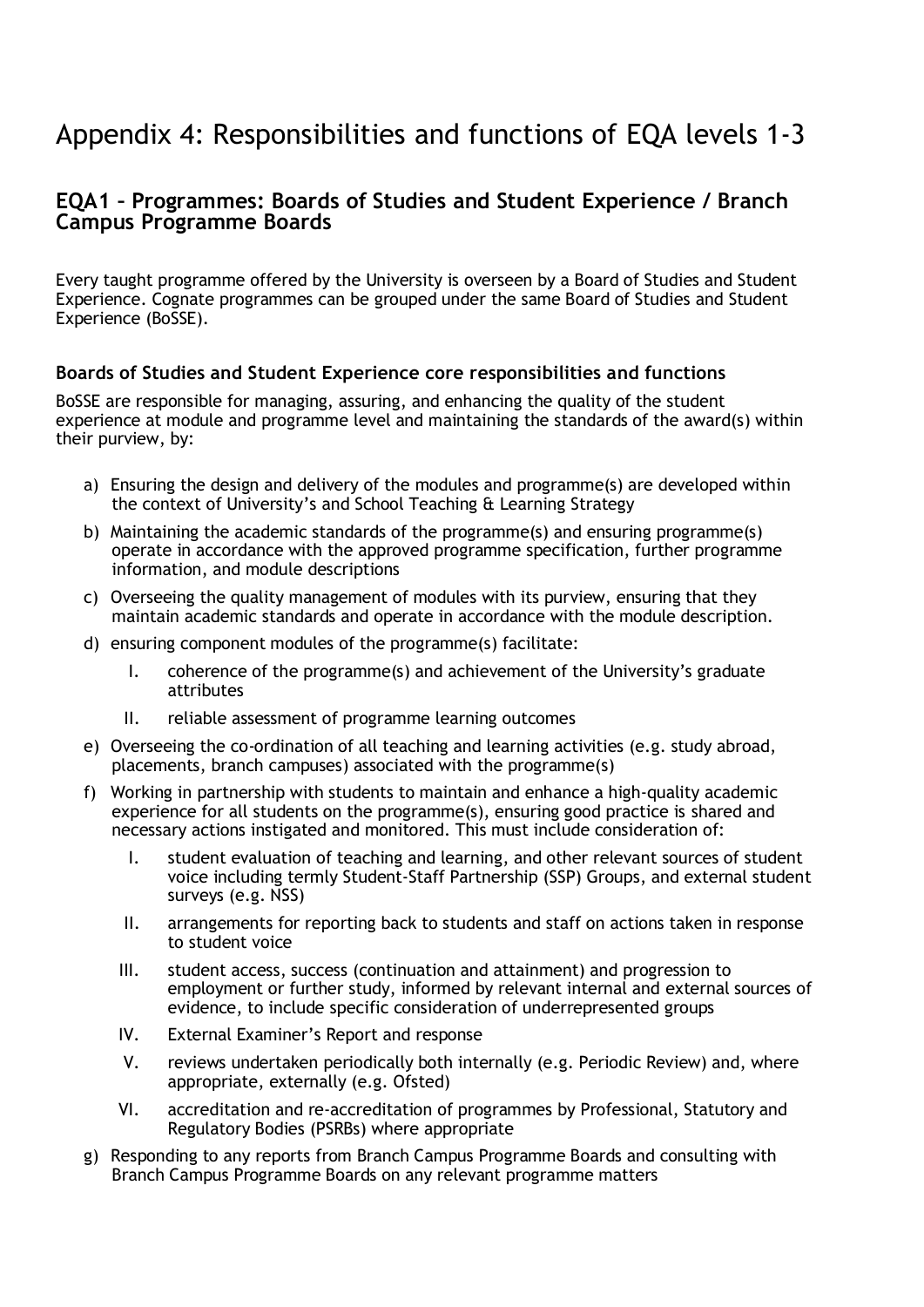- h) Producing termly programme reflection minutes to feed into the School's action planning process
- i) Monitoring the progress and evaluating the impact of programme level activities in the School Teaching Enhancement Action Plan on a termly basis
- j) Identifying resource requirements for the programme(s) and communicating this to School Management Board
- k) Considering graduate employability and careers, and putting in place effective processes for engagement with relevant employers, and, as appropriate, receiving reports from industrial liaison committees/employer forums
- l) Considering the development of new programmes (including Online Courses) and potential discontinuation of existing programmes, in accordance with School and University strategy, and referring these to the S/DDTL and School Management Board as appropriate
- m) Considering, and referring to the S/DDTL as appropriate, any amendments to the programme(s) to ensure a high-quality student experience and ongoing coherence of the provision at programme level, in accordance with the University's Programme Lifecycle Policies
- n) Contributing to the production and/or review of any relevant documentation and other evidence prepared for internal (e.g. Periodic Review) and external (e.g. TEF, PSRB) review processes at the level of the programme
- o) Engaging with relevant stakeholders involved in the delivery of Combined Programmes, shared teaching and Partnership programmes, to ensure a coherent programme and consistent student experience
- p) Considering any programme related matters arising from the wider sectoral, disciplinary, and University context and, where appropriate, make recommendations to S/DTL
- q) Identifying staff training and development needs in the context of the programme and, where appropriate, make recommendations to S/DDTL and School Management Board as appropriate
- r) Delegating tasks, where appropriate, to standing sub-groups or sub-committees
- s) To report to appropriate School EQA2 Committees and liaise with the School Management Board as necessary. To report to University EQA3 Committees as appropriate.

#### **Delegation**

The BoSSE is responsible and accountable for ensuring the above core responsibilities and functions are carried out effectively; however, individuals within Schools will have the opportunity to support and lead on these and it will be appropriate for the BoSSE to appoint individuals or groups to oversee some work on behalf of the Board.

Module Convenors will be responsible for the design and delivery of the modules within a programme and will ensure that the module provides a high quality student academic experience and will arrange for student evaluations of the module.

Reflection on module evaluations and a module's effectiveness within a programme may be delegated to the Programme Directors and the programme team, who, in partnership with students, will feed into the BoSSE.

#### **Combined Honours Programmes**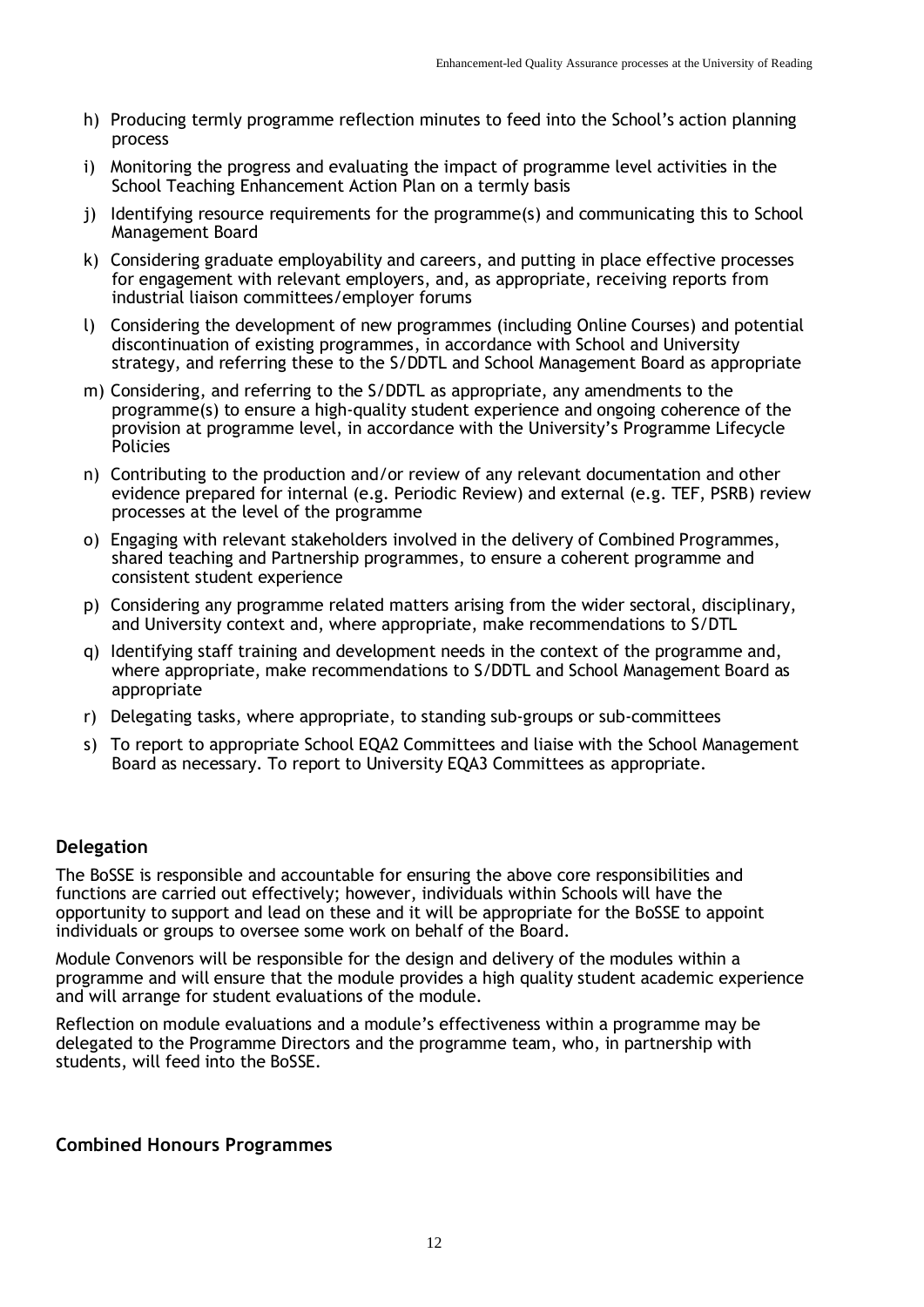A programme should be the responsibility of one single Board of Studies and Student Experience only. In the case of combined subject degrees, the Home-School has responsibility for the oversight of that programme, and this should be informed by the Programme Director and the Subject Liaison Officer in the Partner School. All Boards of Studies and Student Experience which have oversight of combined programmes should extend a standing invitation to Programme Directors and Subject Liaison Officers for the combined programmes.

#### **Membership of the BoSSE:**

Membership for Boards of Studies and Student Experience is normally as follows:

School/Department Director of Teaching and Learning (or his/her designate) (*Chair*) Programme Directors School Director of Academic Tutoring School Exams Officer School Director of Recruitment and Admissions STEAP Priority Leads A representative Programme Administrator At least two Student Course Representatives UoRM Programme Lead (where relevant) A Secretary

#### *Standing invitations:*

The Head of School/Department

Student Senior Representative

School Diversity Champions

Relevant Programme Manager

Representative from the Library/ Librarian Liaison Officer

Representative from Study Advice

Representative from Careers

Representative from CQSD

Representative from DTS

Representatives from Marketing, Communications and Engagement

Additional Programme Administrators

Programme Director for any Combined Honours programmes and subject liaison for Partner School (where relevant)

Nominated person from Partner Schools, with modules which contribute to the Programmes

#### **Branch Campus Programme Boards Core Functions**

(a) To advise the Board of Studies and Student Experience on amendments to programmes to provide local context and to comply with local regulations, within the University's overall Strategy for Learning & Teaching and curriculum framework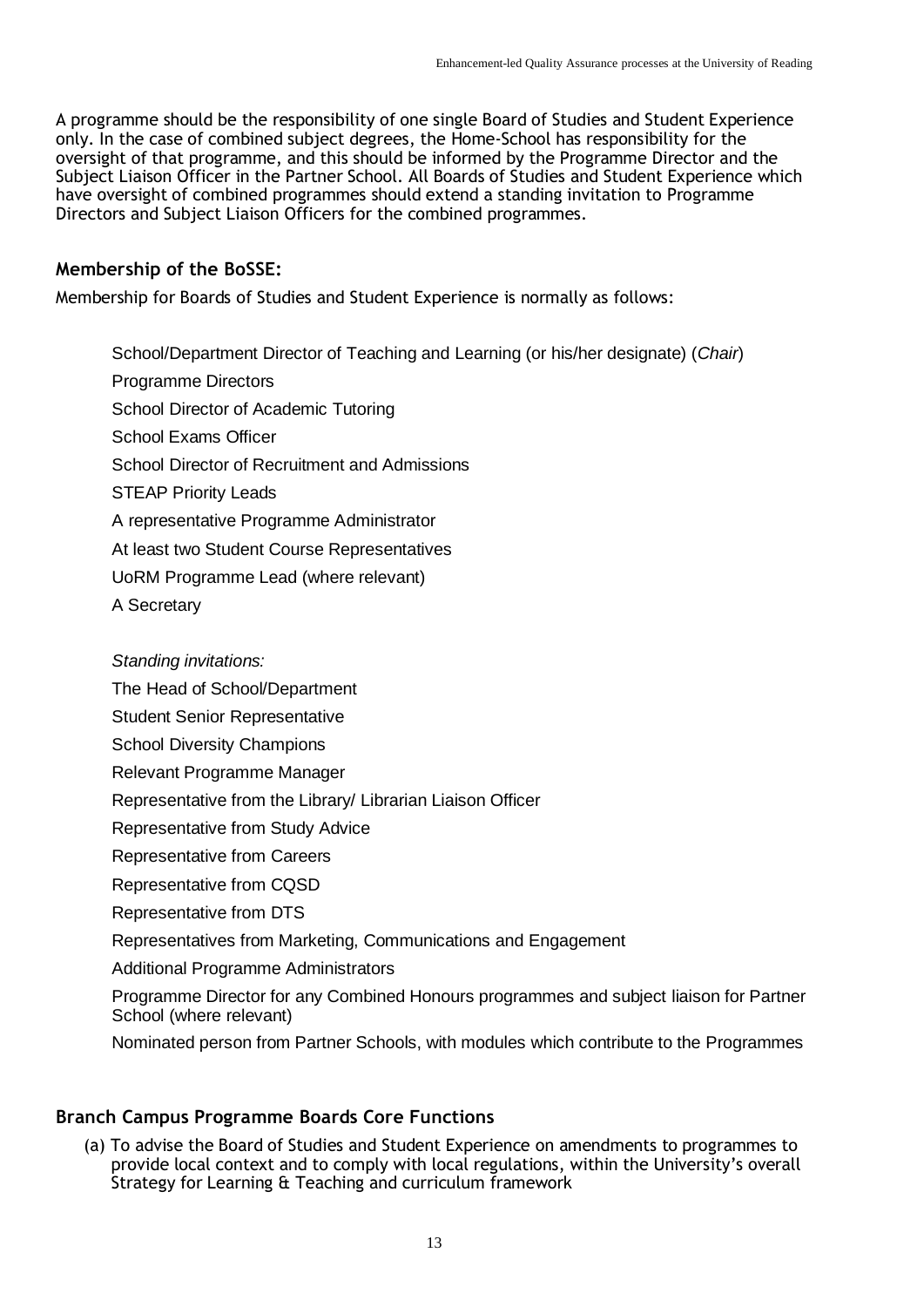- (b) To ensure that the component modules facilitate the achievement of those objectives
- (c) To propose to the Board of Studies and Student Experience, for referral to the School Director for Teaching and Learning, amendments to existing programmes for which the Branch Campus Programme Board has responsibility for delivery
- (d) To implement any amendments approved by the Board of Studies and Student Experience to existing programmes for which the Branch Campus Programme Board has responsibility for delivery
- (e) To ensure, in consultation with appropriate Head of Section at the branch campus, that programmes are adequately resourced
- (f) To advise on and cultivate strong relationships with professional and statutory regulatory bodies, primarily local regulatory bodies, where relevant to the programme
- (g) To coordinate all teaching and learning activities associated with programmes within its remit
- (h) To report to the appropriate EQA2 and EQA3 Committees and liaise with Schools as necessary.

### **EQA2 – Schools: School Management Boards, School Directors for Teaching and Learning / Branch Campus Academic Boards and Teaching and Learning Committee (UoRM).**

Each School Management Board has oversight and responsibility for the programmes and degrees within its purview. The SDTL will lead on matters of teaching and learning, advising the board on strategic direction and taking forward the implementation of the strategy. School Directors of Academic Tutoring provide School-level leadership for student academic, personal and professional development and maintain strategic oversight of student engagement with their studies, success and retention across the School.

School Management Boards may put in place School level sub-committees to manage some of the core functions within its remit. These should be overseen by the SDTL, or other relevant senior leader.

#### **School Management Board core responsibilities and functions, in regard to Teaching and Learning:**

- (a) Subject to the authority of the University Board for Teaching, Learning and Student Experience, to regulate and to co-ordinate all aspects of learning and teaching within the School, in the context of the University and School Learning and Teaching Strategy, and specifically to implement locally the Learning and Teaching Strategy;
- (b) Ensuring, in consultation with BoSSE, that the programme(s) are adequately resourced, including staff development needs
- (c) To monitor and oversee the School's Teaching Enhancement Action Plan.
- (d) In consultation with the relevant Teaching and Learning Dean, to take a strategic view of the School's portfolio of programmes, including partnership programmes and branch campus programmes, and to make recommendations for change where appropriate
- (e) To consider matters related to teaching and learning arising from the wider sectoral, disciplinary, and University contexts of the School's provision, to represent the School's views on these matters to the University Board for Teaching, Learning and Student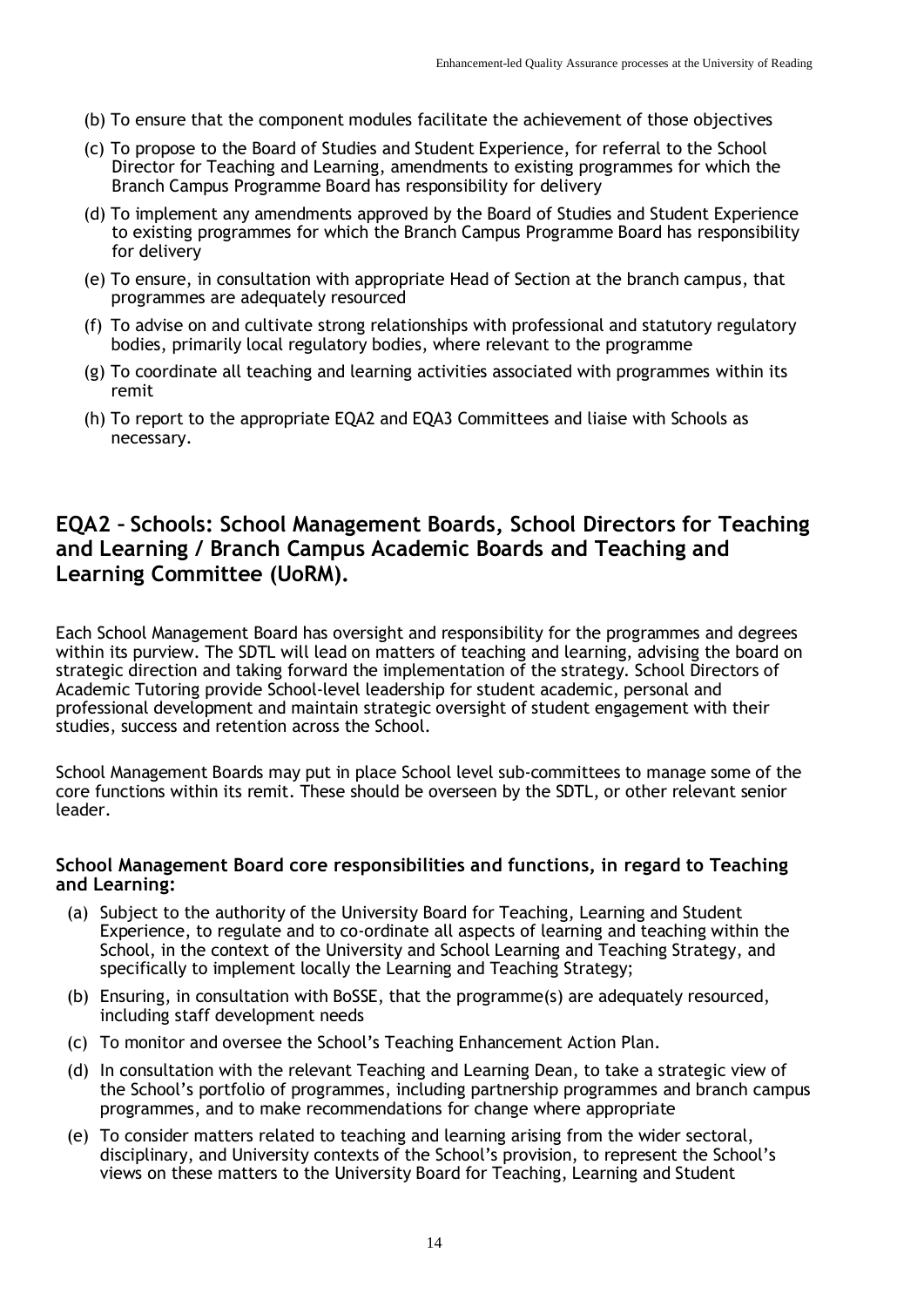Experience, and, where appropriate, make recommendations to the University Board for Teaching, Learning and Student Experience;

- (f) To appoint, receive reports from, and monitor the effectiveness of Boards of Studies and Student Experience for programmes delivered in the School, including reports of BoSSE responses to Staff Student Partnership Group
- (g) To take an overview of student attainment and experience on programmes delivered across the School, informed by Boards of Studies and Student Experience, and relevant internal and external datasets, and as part of the School Teaching Enhancement Action Plan process
- (h) To promote the development of learning and teaching in the School, working with the relevant Teaching and Learning Dean and in cooperation with the Centre for Quality Support and Development, including oversight of the Reflection on Practice with Colleagues process within the School.
- (i) In consultation with the relevant Teaching and Learning Dean and in accordance with the University's Programme Approval procedures, to give School level consideration to:
	- proposals for new programmes, and, as appropriate, to refer proposals for scrutiny, to respond to the report of the scrutiny panel, and to submit proposals to the University Programmes Board for approval
	- proposals for amendments to programmes and, as appropriate, to submit proposals to the University Programmes Board or take a final decision as to whether to approve the proposal
	- proposals for the withdrawal of programmes within its remit and, as appropriate, to submit proposals to the University Programmes Board
- (j) To oversee the production of Self-Evaluation Documents and associated other documentation for the Periodic Review of programmes and to prepare the response (including the associated action plan) to Periodic Review reports for submission to DELT, to implement the School-related recommendations arising from the Periodic Review, and to report on progress with implementation to DELT, in accordance with the prescribed schedule
- (k) To be responsible for matters relating to accreditation and re-accreditation of programmes by Professional, Statutory and Regulatory Bodies, including the preparation of submissions, consideration and response to reports, implementation of recommendations or requirements, and monitoring of relevant actions, in which processes the Board will be supported by the Centre for Quality Support and Development, upon request (excluding Henley Business School and the Institute for Education's Ofsted reports).
- (l) To recommend nominations of Examiners to the University Board for Teaching, Learning and Student Experience
- (m) To have oversight of the admissions and recruitment process and the implications of recruitment targets for Teaching and Learning in the School
- (n) To have oversight of the School's academic tutorial system and work with professional services on the provision of academic, personal and professional development support for students
- (o) To promote cooperation and engagement with other Schools and Services in the University and, where appropriate, bodies beyond the University, in relation to teaching and learning
- (p) To have oversight of the termly BoSSE reports to UBTLSE, on teaching and learning and student experience matters arising within the School, and to receive reports from UBTLSE for dissemination to relevant groups and individuals within the School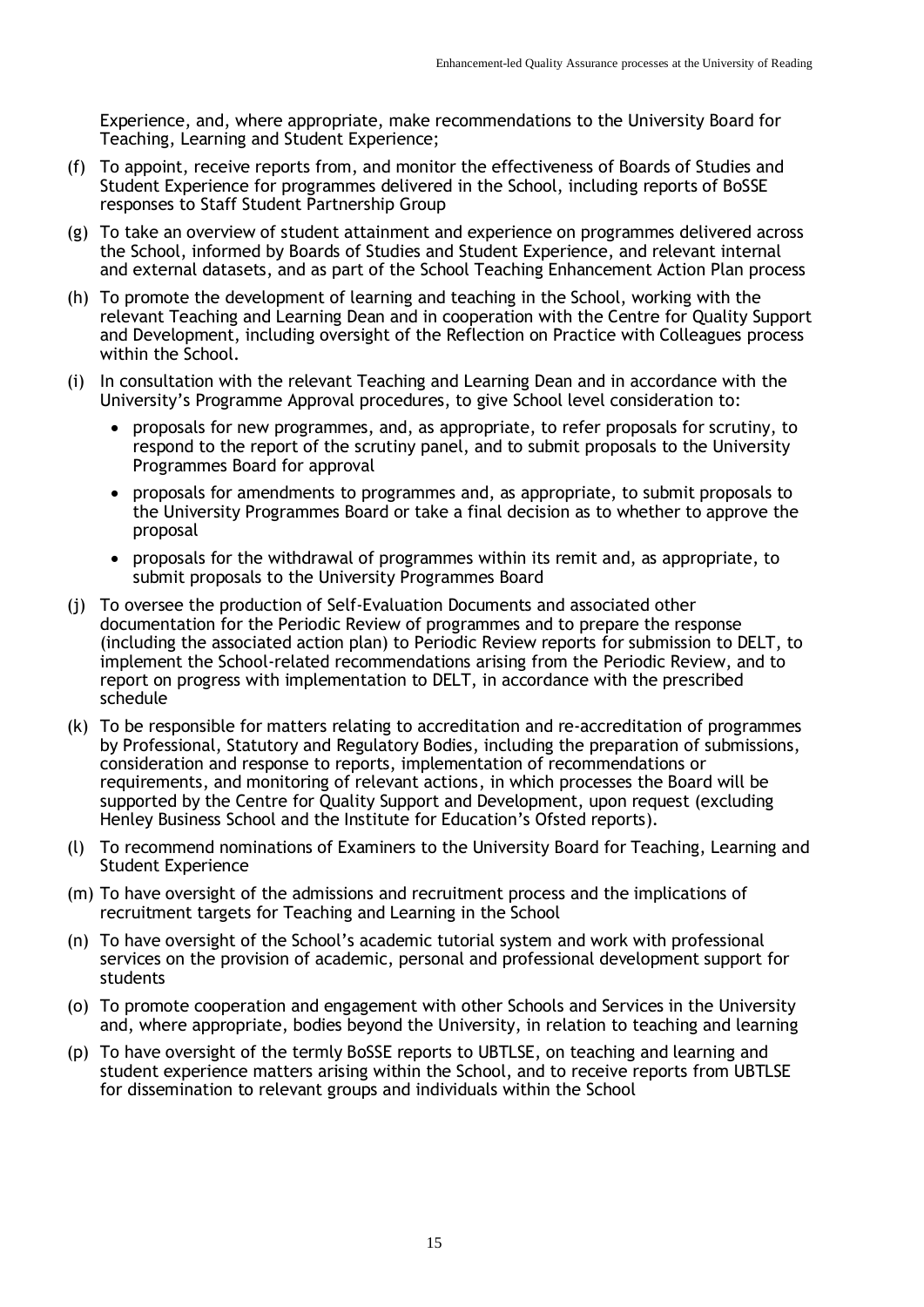(q) To ensure all teaching activities are conducted in line with the statutory and procedural requirements for health and safety $^8$  and that staff are aware of their individual responsibilities.

#### **Delegation**

The School Management Board maintains oversight for the Core Functions listed above. The SDTL and the SDAT will lead on Teaching and Learning and Student Experience matters. SDTLs and SDATs may delegate, whilst retaining responsibility, aspects of the function to DDTLs and DDATs. The SMB may also appoint sub-groups to manage the core functions listed above.

#### **Membership of the School Management Board**

Schools have autonomy to decide the membership of their management board; however, it would normally be expected that the School Director of Teaching and Learning and the School Director of Academic Tutoring would be included in the membership of the board, to represent the teaching and learning and student experience aspects of a Schools operations. Where appropriate, Schools will normally include the Head of Section at the branch campus in the School Management Board.

#### **Branch Campus Academic Boards Core Functions:**

- (a) Subject to the authority of the University Board for Teaching, Learning and Student Experience, to regulate and coordinate those aspects of teaching and study assigned to the Board by the Senate for this purpose
- (b) To monitor, review, discuss, assure and enhance the quality and standards of the programmes delivered at the branch campus, with appropriate reference to Boards of Studies and Student Experience
- (c) To implement locally the Strategy for Learning and Teaching
- (d) To respond to outside agencies, subject to the authority of the Senate
- (e) To receive proposals for degree programmes to be delivered at the branch campus as well as information relating to approved changes to programmes from Boards of Studies and Student Experience for consideration, prior to the School's submission to the University Programmes Board
- (f) To make recommendations to the University Board for Teaching, Learning and Student Experience on matters relating to learning and teaching in respect of the branch campus
- (g) To report regularly to the University Board for Teaching, Learning and Student Experience on matters relating to learning and teaching governance and strategy; and
- (h) To provide reports for and receive reports from the Branch Campus Programme Boards in regard to matters of policy and resource as they relate to teaching and learning.

The Academic Board may delegate some responsibility for these functions to a Teaching and Learning Committee which will make recommendations to and report directly to the Academic Board. The Teaching and Learning Committee will be informed, advised and guided by UBTLSE in relation to cross-campus T&L matters.

The Teaching and Learning Committee will report regularly to the University Board for Teaching, Learning and Student Experience on T&L matters which require University consideration.

<sup>&</sup>lt;sup>8</sup> Requirements are laid out on the **Health and [Safety Resources](http://www.reading.ac.uk/internal/health-and-safety/resources/hs-resources-guidance.aspx)** webpages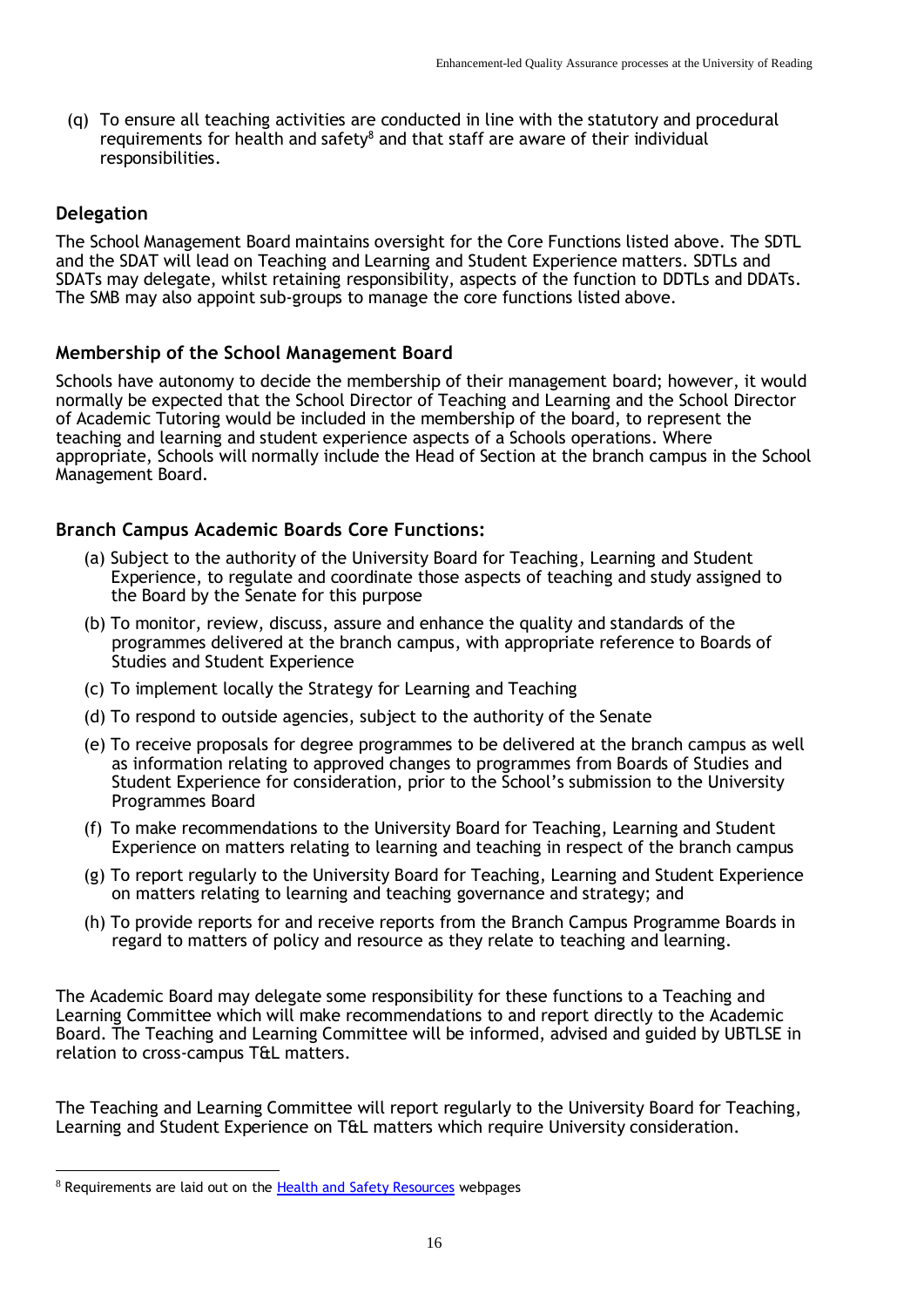The Membership of each branch campus Academic Board can be found in the Committee List: <https://www.reading.ac.uk/about/governance/governance-zone.aspx>

### **EQA3 - University Board for Teaching, Learning and Student Experience and Senate**

The University Board for Teaching, Learning and Student Experience has the following terms of reference:

- a) subject to the authority of the Senate and in accordance with the Strategy for Learning and Teaching to develop, regulate and co-ordinate all teaching and related study and the student experience in the University
- b) to implement the T&L Strategy as recommended by the PVC(s) (Education and Student Experience)
- c) to advise the University Executive Board on resource implications relating to teaching and learning, where appropriate
- d) to articulate with the Committee on Researcher Development and Postgraduate Research Studies and with School Management Boards
- e) to report to the Senate of the University and to School Management Boards and Boards of Studies and Student Experience (via SDTLs). UBTLSE will report, by exception, to the University Executive Board (UEB).

The Membership of the Board is listed in the Committee List: <https://www.reading.ac.uk/about/governance/governance-zone.aspx>

#### **Sub-Committees**

The Membership and Terms of Reference of the Sub-Committees of the University Board for Teaching, Learning and Student Experience can be found in the Committee List [http://www.reading.ac.uk/internal/Calendar/Committee\\_List.aspx](http://www.reading.ac.uk/internal/Calendar/Committee_List.aspx)